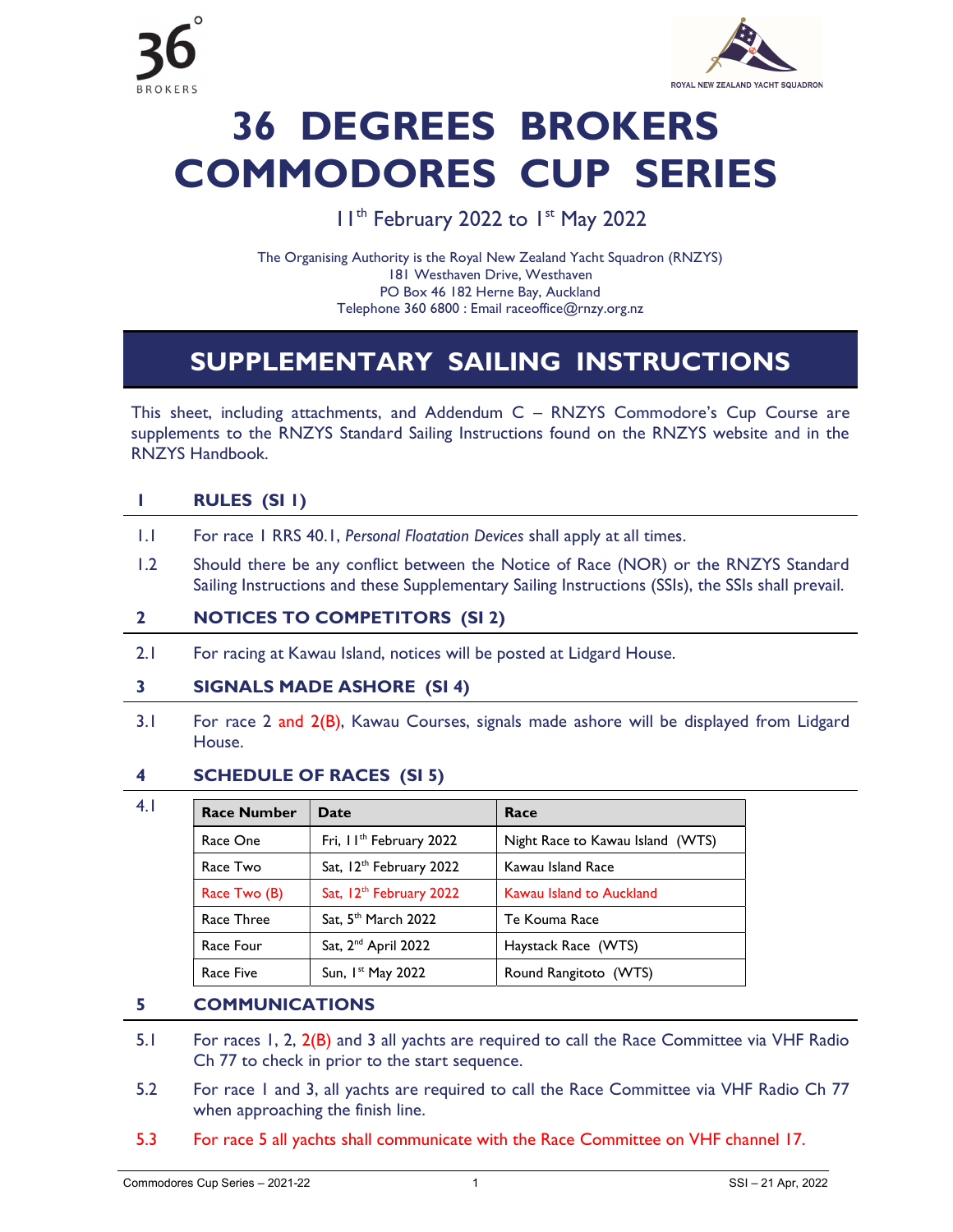



#### **START TIMES AND CLASS FLAGS (SI 6)**

#### 6.1 For race 1, 4 and 5 the scheduled start time for each division is as follows:

| <b>Division</b> | <b>Fleet/Class</b> | <b>Class Flag</b> | Race I | Race 4 | Race 5 |
|-----------------|--------------------|-------------------|--------|--------|--------|
| м               | Open multihull     | Green             | 1800   | 1000   | 0930   |
| A, B, C, D      | <b>Open</b>        | Blue / Yellow     | 1805   | 1005   | 0935   |
|                 | Non-Spinnaker      | Black / White     | 1810   | 1010   | 0940   |

For race 1, 4 and 5, divisions A, B, C, and D will start together in a mass start.

#### 6.2 For races 2,  $2(B)$ , 3, and  $\overline{B}$  the scheduled start time for each division is as follows:

| <b>Division</b> | <b>Fleet/Class</b> | <b>Class Flag</b> | Race 2 | Race 2<br>(B) | Race 3 | Race 5 |
|-----------------|--------------------|-------------------|--------|---------------|--------|--------|
| M               | Open multihull     | Green             | 1200   | 1000          | 1000   | +000   |
| A               | Open               | Blue / Yellow     | 1205   | 1005          | 1005   | +005   |
| B               | Open               | White             | 1210   | 1010          | 1010   | +0+0   |
| C               | Open               | Green / Yellow    | 1215   | 1015          | 1015   | $+0+5$ |
| D               | Open               | Purple            | n/a    | n/a           | n/a    | +020   |
| E               | Non-Spinnaker      | Black / White     | 1220   | 1020          | 1020   | +025   |

#### 7 COURSES (SI 7)

 7.1 The courses are shown in the RNZYS Course Addendum C online at the RNZYS website at www.rnzys.org.nz and in the RNZYS handbook, and Attachment A. They show the courses, the order in which rounding marks are to be passed, and the side on which each mark is to be left.

#### 8 THE START (SI 10)

- 8.1 For race 1, 4 and 5, the starting line is between the flagstaff displaying an orange flag on the race committee vessel and the course side of a large or an enflatable starting mark. The starting line will be in the vicinity of Westhaven to the east of the Harbour Bridge.
- 8.2 For race 2 and 2(B), the starting line is between the flagstaff displaying an orange flag on the race committee vessel moored approx. 0.5nm west of the entrance to Bon Accord Harbour and the course side of a large yellow/black inflatable starting mark.
- 8.3 For races 3, and 5, the starting line is between the flagstaff displaying an orange flag on the Westhaven Tower and the course side of the yellow Westhaven buoy.

#### 9 THE FINISH (SI 12)

- 9.1 For race 1, the finishing line is between the flagstaff displaying a blue flag on the race committee vessel displaying an amber flashing light moored approx. 0.3nm north-west of Momona Point and Momona Point.
- 9.2 For race 2, the finishing line is between the flagstaff displaying a blue flag on the race committee vessel moored approx. 0.5nm west of the entrance to Bon Accord Harbour and the course side of the port end finishing mark.
- 9.3 For race 3 the finishing line is between the flagstaff displaying a blue flag on the race committee vessel moored approx. 0.3nm northeast of Rangipukea Island and the northern tip of Rangipukea Island.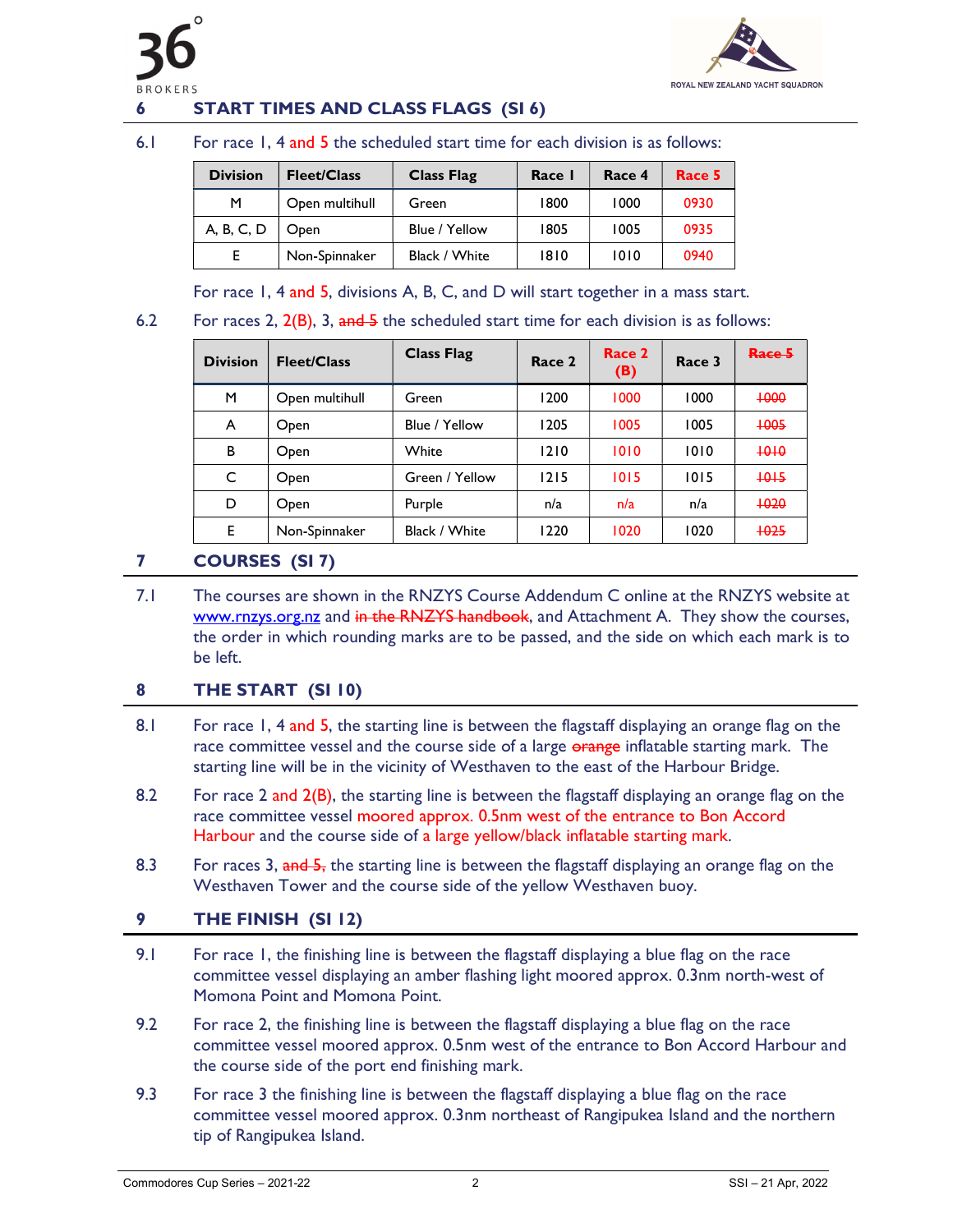

11.1



9.4 For races  $2(B)$ , 4 and 5, the finishing line is between the flagstaff displaying a blue flag on the Westhaven Tower and the course side of the yellow harbour racing buoy Westhaven.

#### 10 PENALTY SYSTEM (SI 13)

10.1 For the multi-hull classes RRS 44.2 is changed so the Two-Turns Penalty is replaced by a One-Turn Penalty.

#### 11 TIME LIMITS (SI 14)

Race Division Time Limit Extension if one boat finishes within the Time Limit 1 All divisions Nil Nil 2 | All divisions | 8 hours | 30 minutes 2(B) All divisions 6 hours 30 minutes 3 | All divisions | 14 hours | 30 minutes 4 | All divisions | 8 hours | 30 minutes 5 All divisions 8 hours 30 minutes 5 All divisions 1800 (6pm) n/a

#### 12 PROTEST HEARINGS (SI 15)

 12.1 For each division, the protest time limit is 1600hrs on Monday following the race. The same protest time limit applies to all protests by the race committee.

Date: 21 April 2022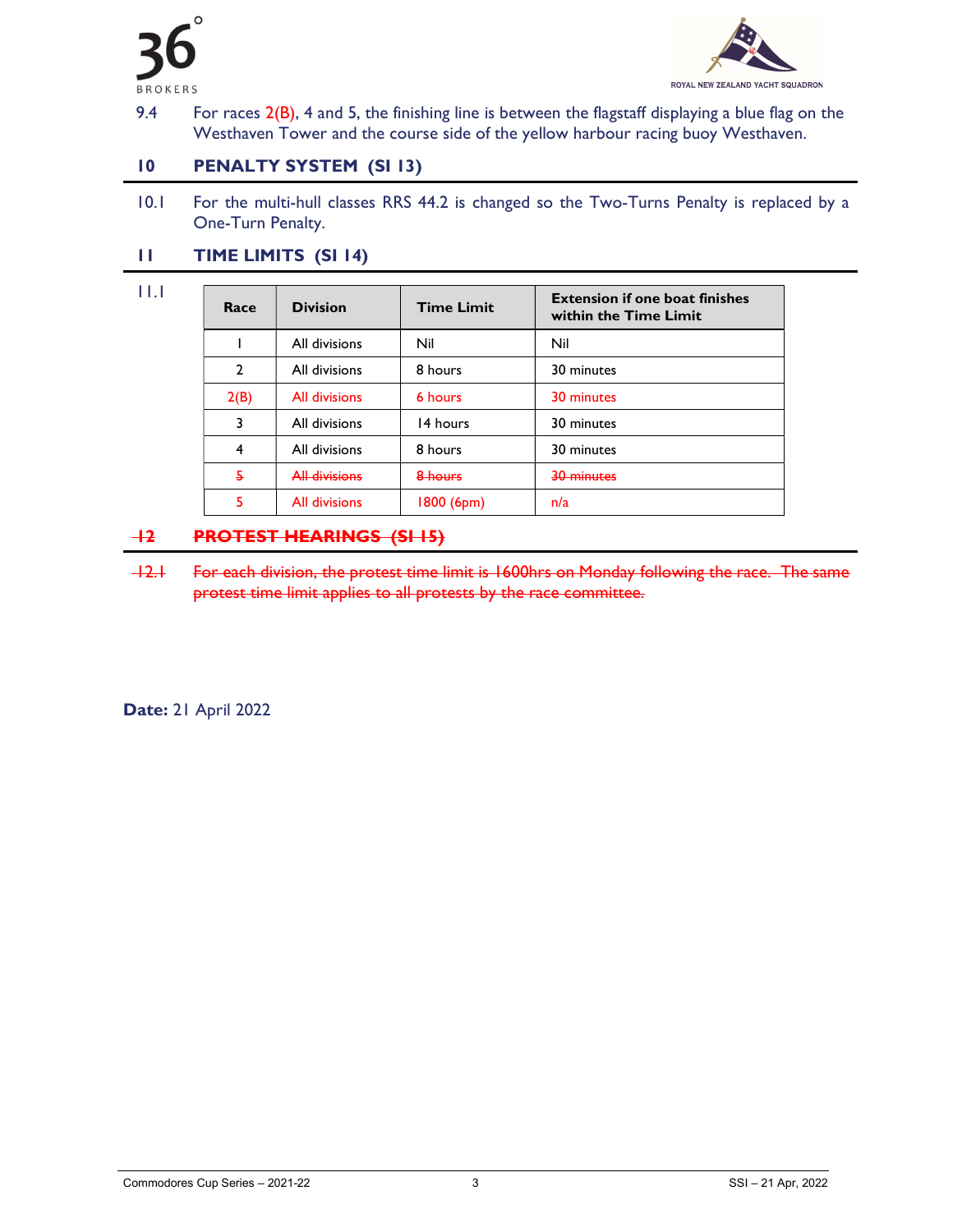



# Night Race To Kawau Island Courses (RNZYS)

| No. | <b>Division</b> | <b>Course - Rounding Marks</b>                                                                          | <b>NMs</b> |
|-----|-----------------|---------------------------------------------------------------------------------------------------------|------------|
|     | All             | Start – Whangaparoa Outermost Yellow Buoy (P) – Motuketekete Island (P) – Passage<br>$Reef(S) - Finish$ | 26         |

#### Round Kawau Island (RNZYS)

| No.                                                                                                                                                                                                                                                                                                                                                                          | <b>Division</b>   | <b>Course - Rounding Marks</b>                                                                                                                                                                                                                                                                                                                                                                                                                   | <b>NMs</b> |  |  |
|------------------------------------------------------------------------------------------------------------------------------------------------------------------------------------------------------------------------------------------------------------------------------------------------------------------------------------------------------------------------------|-------------------|--------------------------------------------------------------------------------------------------------------------------------------------------------------------------------------------------------------------------------------------------------------------------------------------------------------------------------------------------------------------------------------------------------------------------------------------------|------------|--|--|
| For courses 1, 2, 3, 4 & 5 the Race Committee vessel will display a green flag when the windward mark is to<br>be rounded to starboard and a red flag when the windward mark is to be rounded to port, or no flag if the<br>windward mark is not laid. The windward mark, if laid will be a RNZYS inflatable buoy moored<br>approximately Inm to windward of the start line. |                   |                                                                                                                                                                                                                                                                                                                                                                                                                                                  |            |  |  |
|                                                                                                                                                                                                                                                                                                                                                                              | A, B, M           | Start – Windward Mark if laid – Motuora Island (P) – RNZYS laid mark approx. 0.5nms<br>west of Challenger Island (P) - Motuora Island (S) - Finish                                                                                                                                                                                                                                                                                               | 21         |  |  |
| 1                                                                                                                                                                                                                                                                                                                                                                            | C, D, E           | Start – Windward Mark if laid– Motutara Island (P) – RNZYS laid mark approx. 0.5nms<br>west of Challenger Island $(P)$ – Motutara Island $(S)$ – Finish                                                                                                                                                                                                                                                                                          | 15         |  |  |
|                                                                                                                                                                                                                                                                                                                                                                              | A, M              | Start - Windward Mark if laid- Motuora Island (P) - Motuketekete Island (P) - Motuora<br>Island (P) - Flat Rock (P) - Fairchild Reef (P) - Maori Rock (S) - Finish                                                                                                                                                                                                                                                                               | 30         |  |  |
| $\mathbf{2}$                                                                                                                                                                                                                                                                                                                                                                 | <b>B, C, D, E</b> | Start - Windward Mark if laid- Motutara Island (P) - Flat Rock (P) - Fairchild Reef (P) -<br>Maori Rock (S) - Finish                                                                                                                                                                                                                                                                                                                             | 21         |  |  |
| 3                                                                                                                                                                                                                                                                                                                                                                            | A, M              | Start - Windward Mark if laid - Maori Rock (P) - Fairchild Reef (S) - Flat Rock (S) -<br>Motuora Island (S) – Motutara Island (S) – Motuketekete Island (S) – Motuora Island (S) –<br>Finish                                                                                                                                                                                                                                                     | 31         |  |  |
|                                                                                                                                                                                                                                                                                                                                                                              | <b>B, C, D, E</b> | Start - Windward Mark if laid - Maori Rock (P) - Fairchild Reef (S) - Flat Rock (S) -<br>Motutara Island (S) - Finish                                                                                                                                                                                                                                                                                                                            | 21         |  |  |
|                                                                                                                                                                                                                                                                                                                                                                              | A, B, M           | Start - Windward Mark if laid- Motuora Island (P) - Flat Rock (P) - Fairchild Reef (P) -<br>Maori Rock (S) - Finish                                                                                                                                                                                                                                                                                                                              | 24         |  |  |
| 4                                                                                                                                                                                                                                                                                                                                                                            | C, D, E           | Start - Windward Mark if laid- Motutara Island (P) - Flat Rock (P) - Fairchild Reef (P) -<br>Maori Rock (S) - Finish                                                                                                                                                                                                                                                                                                                             | 21         |  |  |
|                                                                                                                                                                                                                                                                                                                                                                              | A, B, M           | Start - Windward Mark if laid- Maori Rock (P) - Fairchild Reef (S) - Flat Rock (S) -<br>Motuora Island (S) - Finish                                                                                                                                                                                                                                                                                                                              | 24         |  |  |
| 5                                                                                                                                                                                                                                                                                                                                                                            | C, D, E           | Start - Windward Mark if laid- Maori Rock (P) - Fairchild Reef (S) - Flat Rock (S) -<br>Motutara Island (S) - Finish                                                                                                                                                                                                                                                                                                                             | 21         |  |  |
| 6                                                                                                                                                                                                                                                                                                                                                                            | All               | Start from the Race Committee Boat moored at the entrance of Bon Accord Harbour -<br>RNZYS laid mark approx. 0.4nm off Western Point Christian Bay (P) - RNZYS laid mark<br>off Algies Point (P) - RNZYS laid mark approx. 0.5nm off Moturekareka Island (P) -<br>RNZYS laid mark west of the Race Committee Boat (P) - the Christian Bay laid mark (P)<br>- the Algies Point laid mark $(P)$ - the Moturekareka Island laid mark $(P)$ - Finish | 21         |  |  |
| 7                                                                                                                                                                                                                                                                                                                                                                            | All               | Start from the Race Committee Boat moored at the entrance of Bon Accord Harbour -<br>RNZYS laid mark approx. 0.5nm off Moturekareka Island (S) - RNZYS laid mark off<br>Algies Point (S) – RNZYS laid mark approx. 0.4nm off Western Point Christian Bay (S) –<br>the Race Committee Boat mark $(S)$ – the Moturekareka Island laid mark $(S)$ – the Algies<br>Point laid mark $(S)$ – the Christian Bay laid mark $(S)$ – Finish                | 21         |  |  |